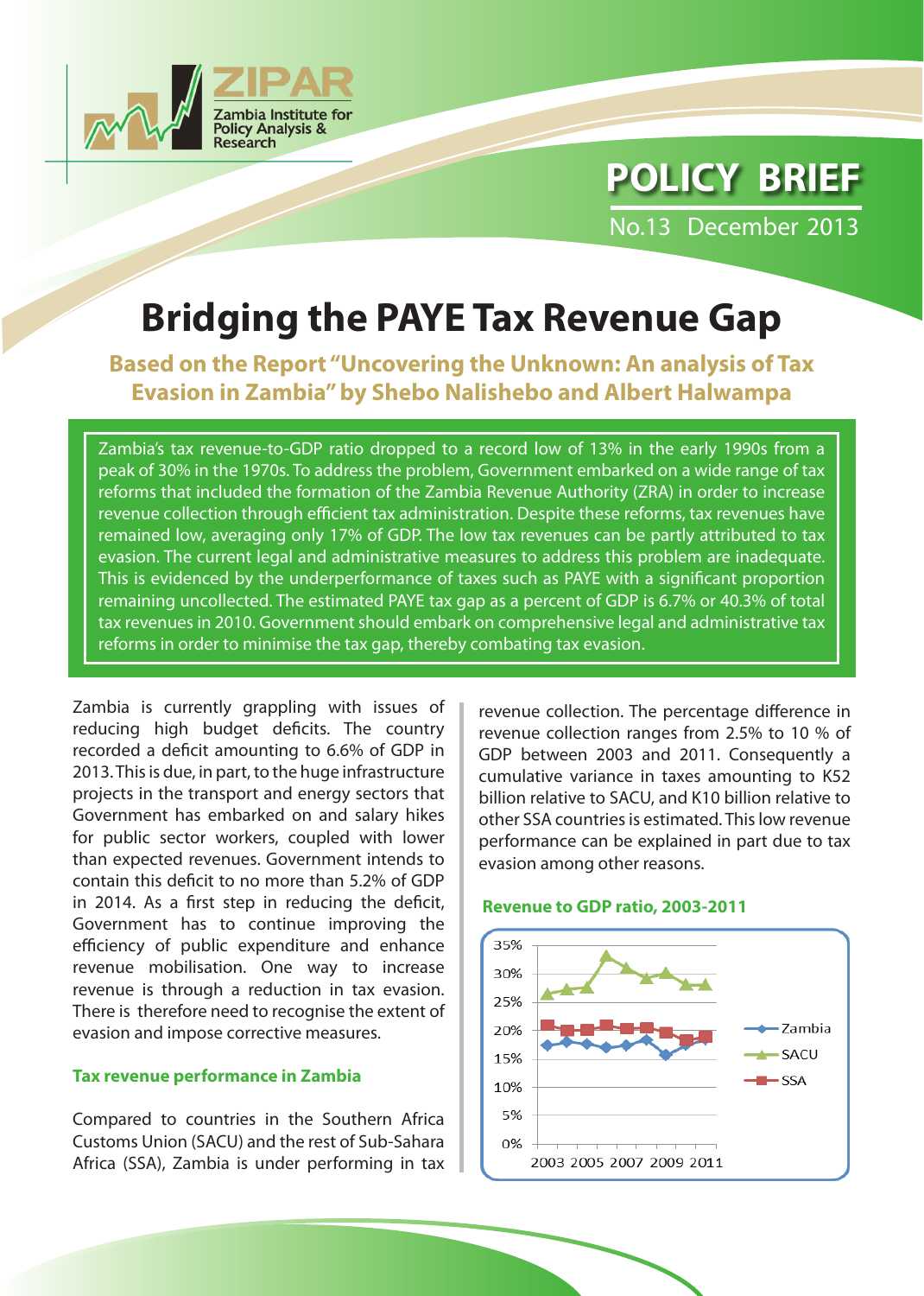Tax audits conducted by ZRA reveal the existence of tax evasion in Zambia. In 2011, of the total amount of K1, 957.6 million assessed through tax audits, additional tax revenue in the amount of K597.7 million was collected, while penalties amounting to K370.3 million were charged for non-compliance with tax regulations.

The contribution to total tax revenue in Zambia is mainly through Pay–As –You-Earn (PAYE), Company Income Tax (CIT) and Import VAT. Of these tax types PAYE can be said to be the most efficiently collected as it is largely withheld at source. However evidence from our study suggest that PAYE is also susceptible to tax evasion.

#### **PAYE is under-performing**

On the analysis based on data from LCMS 2010, using income of earners, both in wage employment and self-employment, above the PAYE exempt threshold, it is evident that there is a gap in PAYE between what is currently being collected and what could be collected. PAYE as one of the major income taxes collected by ZRA, contributes 26% to total tax revenue on average. ZRA would have collected an additional K800 million from wage earners even before taxing the 10% self-employed who were above tax threshold in 2010. Based on the study's estimates for 2010, the PAYE potential from both the self-employed and the wage employed was estimated at K8, 886 million compared to the actual PAYE collected of K3, 683.5 million. This gives a K5, 203 million PAYE tax gap equivalent to 6.7% of GDP or 40.3% of tax revenue.

#### **Estimated PAYE Gap, 2010**

|                                    | <b>Total (K'million)</b> |
|------------------------------------|--------------------------|
| Est. PAYE                          | 8,886                    |
| <b>PAYE Revenue 2010</b>           | 3,683                    |
| <b>Tax Gap</b>                     | 5,203                    |
| GDP 2010                           | 77,667                   |
| Tax Gap as % of GDP                | 6.70%                    |
| Tax Gap as % Tax Revenue           | 40.3%                    |
| $self$ -employed $>$ tax threshold | 10%                      |
| UncollectedPAYE-wage earners       | 800                      |

With more than 80% of expenditure dependent on domestic revenue collection through taxes, closing up such tax gaps by addressing their causes such as tax evasion would create more fiscal space for undertaking development programmes.

### **Legal and Administrative framework and Tax Evasion**

Despite the tax reforms in the early 1990s, legal and administrative framework remains weak to sufficiently tackle cases of tax evasion.

 **The Income Tax Act in its current form is not adequate to tackle tax evasion.** Currently the law provides for penalties for late filing, nonfiling, non-payment of tax and fraud. While tax fraud or evasion receives the stiffest penalty at 52.5% of the amount involved plus interest at Bank of Zambia rate of 5%, the jail sentence provided for in the Act is rarely applied; the monetary fine is the most applied penalty and appears not sufficient as deterrence for tax evasion

The Act is clearer in addressing issues of tax avoidance than it is with tax evasion. For instance, issues relating to profit shifting using techniques such as thin capitalisation and transfer pricing, though also inadequate in many respects, have been given greater attention than tax evasion.

The Act provides for Double Taxation Agreements (DTA) mostly entered into with Multinational Corporations. However it is important that such provisions in the law are reviewed regularly to seal any loopholes of potential abuse.

 **Significant strides in improving efficiency in tax administration made but a lot needs to be done to address tax evasion.**

**Structural Changes.** ZRA has continued to make improvements in tax administration over the years. Notable is the creation of the Tax Audit and Investigations units to address issues of tax evasion. However these two departments require further operational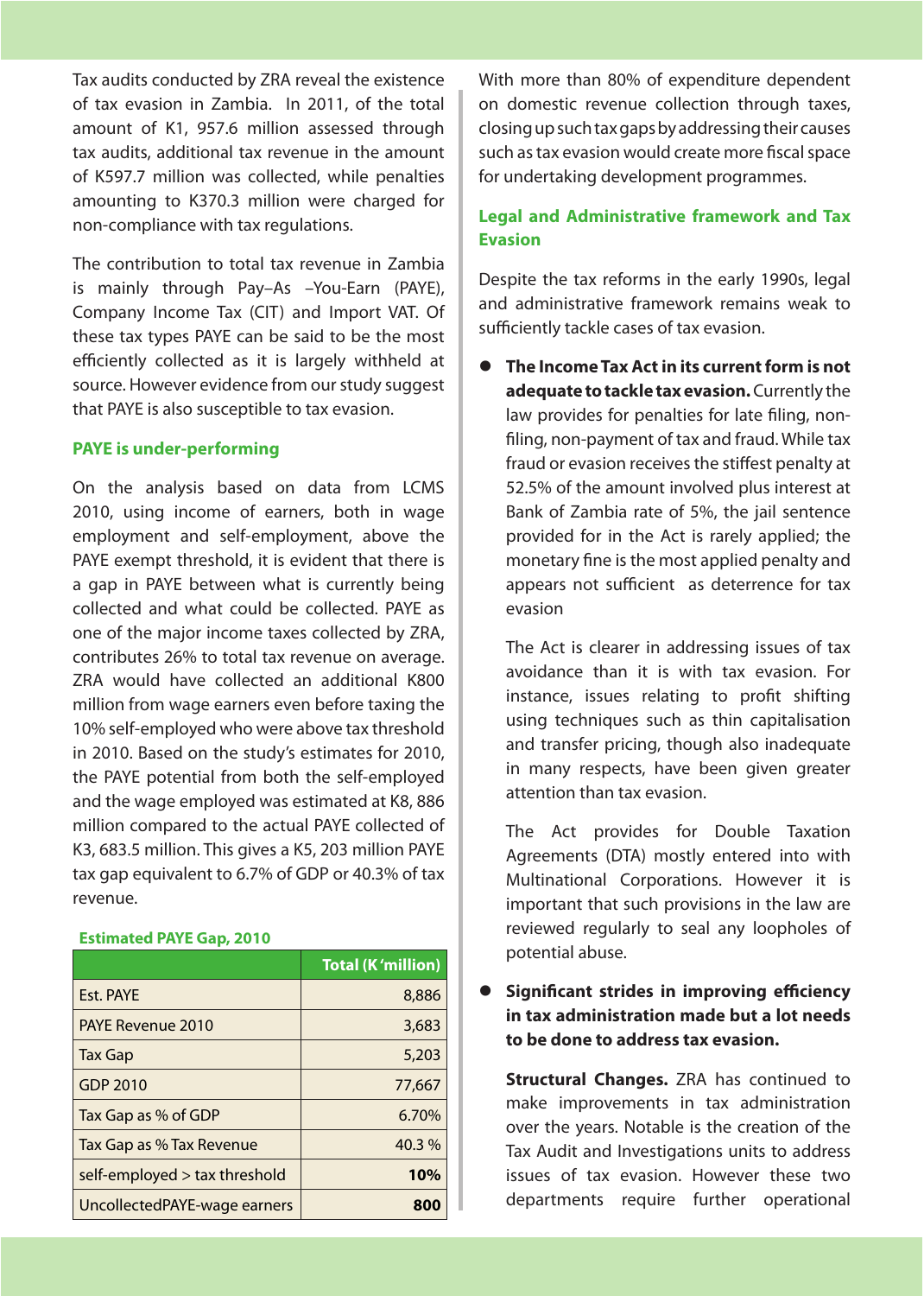improvements to squarely address tax evasion. The number of officials in both departments is below optimal levels required to frequently carry out audits and investigations. Tax evasion is sophisticated and therefore officials in the audit and investigations departments require specialised skills to tackle tax evasion in addition to minimum education requirements.

**Taxpayer Education.** Initiatives such as the Taxpayer Education and Advisory Services (TEAS) and the Tax Payer Charter have been rolled out to improve tax payers' knowledge of taxes, obligations and rights. However there is need for a continuous programme of educating tax payers and the general public on the rationale of paying taxes.

**Upgrading of Information Systems.** The ZRA website contains good information on taxes in Zambia. Recently ZRA rolled out the Tax Online programme aimed at improving compliance and efficiency in tax administration through e-registration, e-returns and e-payments. However, more needs to be done to sensitize the public on the new measures and their advantages.

## **Taxpayers' perception of the Causes of Tax Evasion in Zambia**

#### **High Tax Rates**

Two thirds of the firms surveyed linked tax evasion to high tax rates in Zambia. Firms surveyed admitted that high tax rates encourage firms to evade tax by using techniques such as under valuing of invoices, overstating expenses, declaring part of turnover as capital allowances in order to reduce taxable gross value.

The tax types that are perceived to be high are import duties, PAYE, Company Income Tax (CIT) and VAT. Firms paying the standard CIT rate of 35% strongly felt that CIT is low for nontraditional exports and agriculture at 15% and 10% respectively.

#### **Complicated tax codes**

Two thirds of the respondents found the tax codes to be complicated, with most respondents citing CIT as the most complicated and therefore the most vulnerable to tax evasion.

## **Limited Knowledge of taxes and the tax system in Zambia**

Two thirds of the respondents had a fair knowledge of taxes and the tax system in Zambia. Tax literacy has the potential to increase compliance.

## **Limited knowledge of the existence of penalties for tax evasion**

Only two out of every five respondents interviewed had knowledge of penalties for tax evasion. Knowledge of penalties and their severity have the potential to discourage tax evasion. If tax payers do not know how harsh the penalties are, it is likely that they could engage in tax evasion.

#### **Policy Recommendations**

Government should undertake comprehensive tax reforms that should include the following:

- **1. Review the law in order to strengthen it to address tax evasion. This must include among others**:
- **•** Simplification of tax laws. Simple tax laws are easy to understand and comply with.
- **•** Stiffer Penalties: Charge interest at above market rate, strengthening enforcement on jail sentences, revocation of operating licenses and blacklisting the directors of companies involved in tax evasion.
- **•** The law on Double Taxation Agreements should be strengthened to prevent Multinational Corporations evading tax.
- $\bullet$  Include filing of personal income returns by the self- employed and wage earning employees.